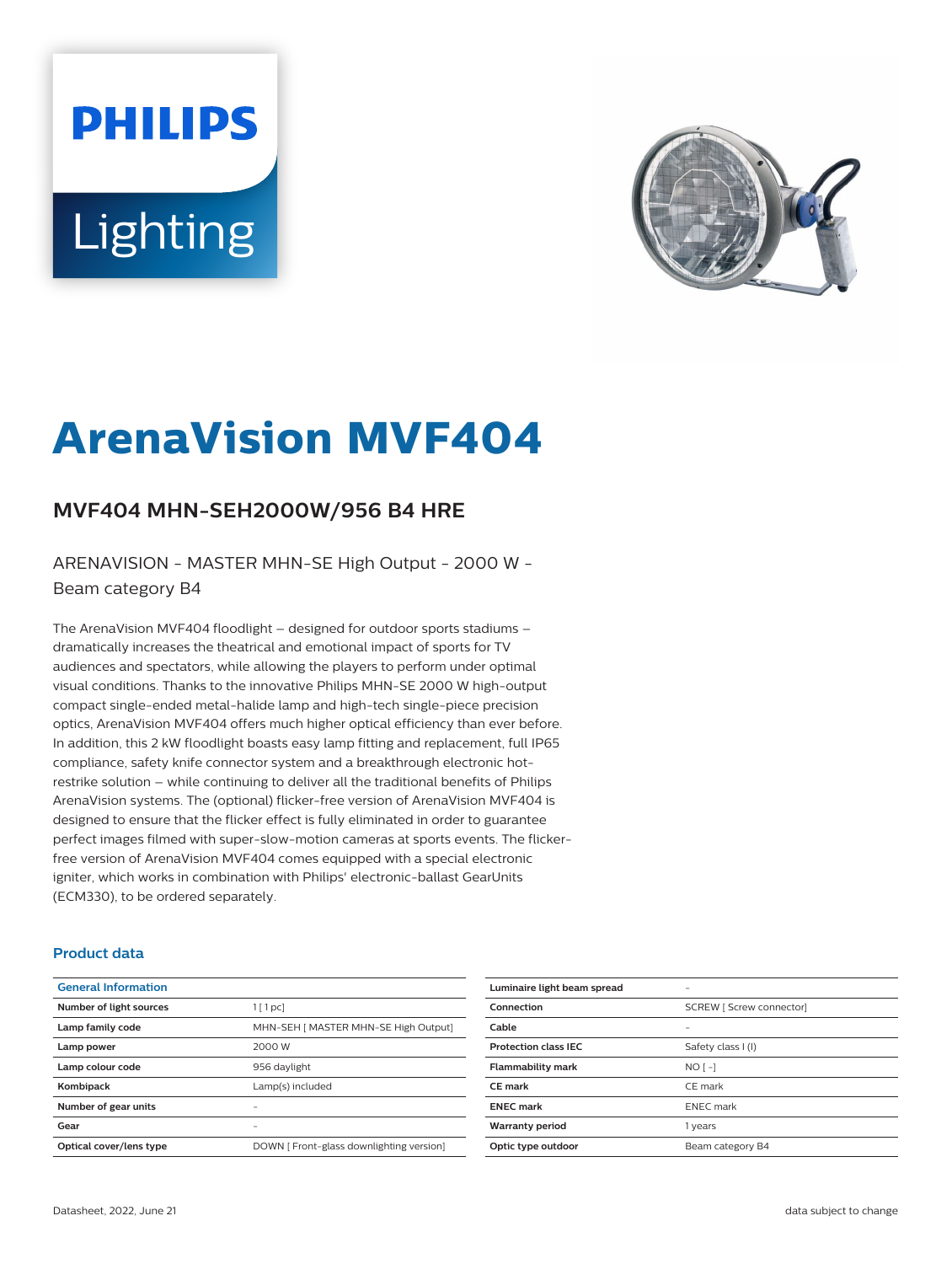#### **ArenaVision MVF404**

| Aiming memory                   |                                    | Dimensions (height x width x depth)        | NaN x NaN x NaN mm (NaN x NaN x NaN in)       |
|---------------------------------|------------------------------------|--------------------------------------------|-----------------------------------------------|
| Constant light output           | No                                 |                                            |                                               |
| <b>EU RoHS compliant</b>        | Yes                                | <b>Approval and Application</b>            |                                               |
| Product family code             | MVF404 [ ARENAVISION]              | Ingress protection code                    | IP65 [ Dust penetration-protected, jet-proof] |
|                                 |                                    | Mech. impact protection code               | IK08 [5 J vandal-protected]                   |
| <b>Light Technical</b>          |                                    | Surge protection (common/differential)     | $\overline{\phantom{a}}$                      |
| Standard tilt angle post-top    | L,                                 | Sustainability rating                      |                                               |
| Standard tilt angle side entry  | L,                                 |                                            |                                               |
|                                 |                                    | <b>Initial Performance (IEC Compliant)</b> |                                               |
| <b>Operating and Electrical</b> |                                    | Lamp colour temperature                    | 5600K                                         |
| Lamp supply voltage             | 400 V [400]                        | <b>Colour Rendering Index</b>              | >90                                           |
| <b>Input Voltage</b>            | 380 to 415 V                       |                                            |                                               |
| Input frequency                 | 50 to 60 Hz                        | <b>Application Conditions</b>              |                                               |
| Ignitor                         | HRE [ Hot-restrike electronic]     | Ambient temperature range                  | $-30$ to $+35$ °C                             |
|                                 |                                    | Maximum dimming level                      | Not applicable                                |
| <b>Controls and Dimming</b>     |                                    |                                            |                                               |
| Dimmable                        | No                                 | <b>Product Data</b>                        |                                               |
|                                 |                                    | Full product code                          | 872790050210700                               |
| <b>Mechanical and Housing</b>   |                                    | Order product name                         | MVF404 MHN-SEH2000W/956 B4 HRE                |
| <b>Housing material</b>         | Aluminium                          | EAN/UPC - product                          | 8727900502107                                 |
| <b>Reflector material</b>       | Aluminium                          | Order code                                 | 910502219118                                  |
| Optic material                  | Aluminum                           | SAP numerator - quantity per pack          | $\mathbf{1}$                                  |
| Optical cover/lens material     | L.                                 | Numerator - packs per outer box            | $\mathbf{1}$                                  |
| <b>Fixation material</b>        | Steel                              | <b>SAP</b> material                        | 910502219118                                  |
| <b>Mounting device</b>          | MBA [ Mounting bracket adjustable] | SAP net weight (piece)                     | 18.800 kg                                     |
| Optical cover/lens shape        | L.                                 |                                            |                                               |
| Optical cover/lens finish       | L.                                 |                                            |                                               |
| Colour                          | Aluminium                          | IP 65<br><b>IK 08</b><br>嵩                 |                                               |
|                                 |                                    |                                            |                                               |

| Surge protection (common/differential)     | $\overline{\phantom{a}}$       |  |
|--------------------------------------------|--------------------------------|--|
| Sustainability rating                      | ۰                              |  |
|                                            |                                |  |
| <b>Initial Performance (IEC Compliant)</b> |                                |  |
| Lamp colour temperature                    | 5600 K                         |  |
| <b>Colour Rendering Index</b>              | >90                            |  |
|                                            |                                |  |
| <b>Application Conditions</b>              |                                |  |
| Ambient temperature range                  | $-30$ to $+35$ °C              |  |
| Maximum dimming level                      | Not applicable                 |  |
|                                            |                                |  |
| <b>Product Data</b>                        |                                |  |
| Full product code                          | 872790050210700                |  |
| Order product name                         | MVF404 MHN-SEH2000W/956 B4 HRE |  |
| EAN/UPC - product                          | 8727900502107                  |  |
| Order code                                 | 910502219118                   |  |
| SAP numerator - quantity per pack          | 1                              |  |
| Numerator - packs per outer box            | 1                              |  |
| <b>SAP</b> material                        | 910502219118                   |  |
| SAP net weight (piece)                     | 18.800 kg                      |  |

**Dimensional drawing**